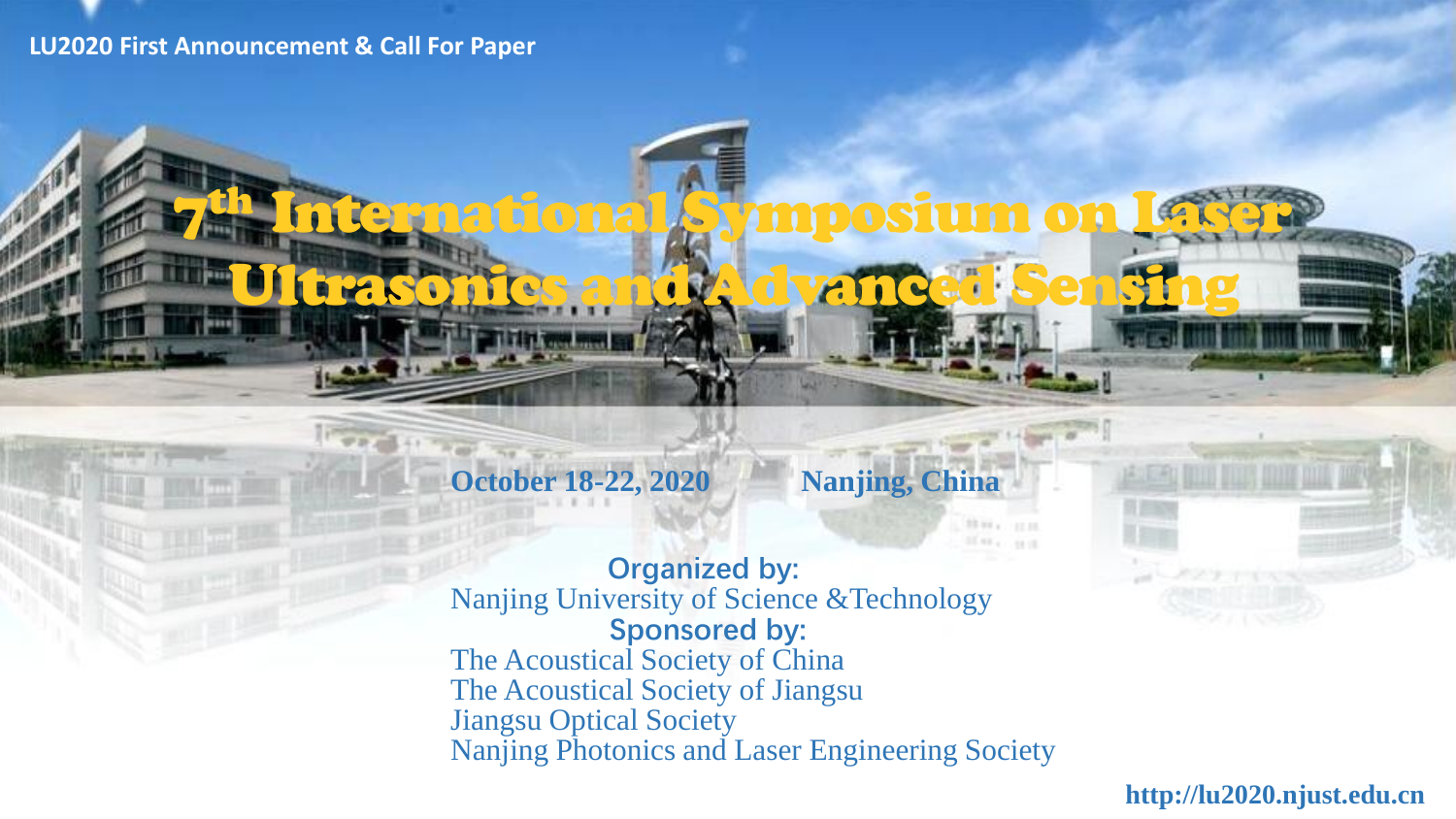We have the pleasure to invite you to the 7th International Symposium on Laser Ultrasonics and Advanced Sensing (LU2020) to be held in Nanjing, China, from 18 to 22 October, 2020.

The symposium was started in 2008 in order to provide a communication platform for researchers and technicians in the field of LU, dedicated to the latest scientific results, methodological and technological advancements, and the most relevant applications of Laser Ultrasonics. According to the tradition of LU symposia, researchers from academia and industry are invited to participate and exchange their knowledge on Laser Ultrasonics and Advanced sensing.

# **Symposium Topics**

- 1.General Laser Ultrasonics
- 2.Laser Ultrasonics for NDE&Industrial Applications
- 3.Ultrafast Laser Ultrasonics and Micro/Nanoscale

### **Measurements**

4. Advanced Sensing and Instrumentation 5. Photoacoustic and Biomedical Applications

# **Publications**

Abstracts of this conference will be published online by an Open Access Journal by MDPI

MDPI. Full papers are encouraged to be summited to Applied Sciences from MDPI (ISSN 2076-3417; Applied Sciences-Basel recorded in Web of Science, Impact factor 2.217 in 2018), and will be published in a special issue "Applied Science: Laser Ultrasonics" after a regular peer review process.

*applied sciences* 



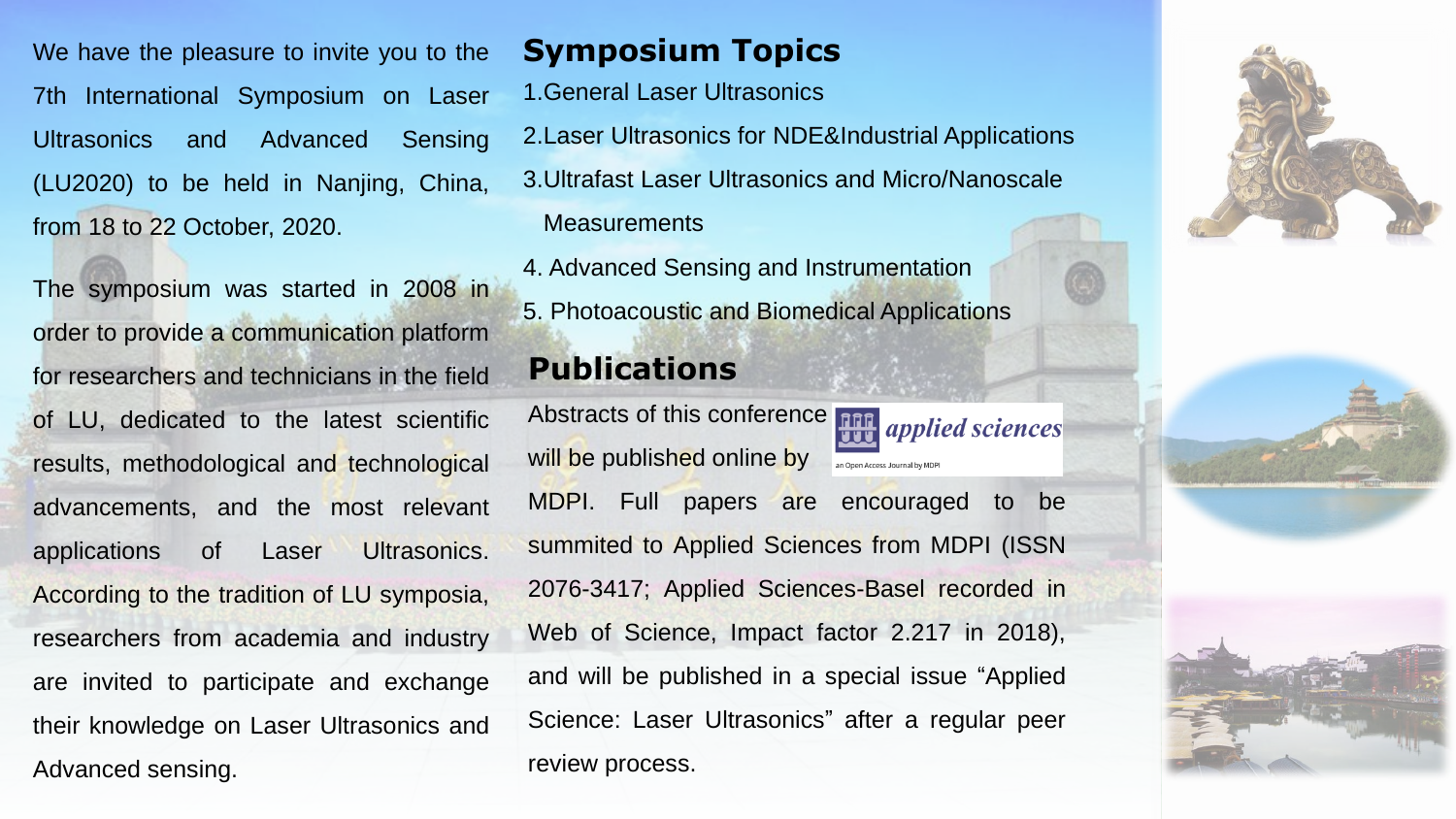## Abstract Submission Information **Requirements**

To ensure a high-quality conference, only papers that present new original research and are written well in clear English will be accepted. All abstracts and manuscripts will be reviewed by the Program Committee.

## **Submission Method**

1. Visit the conference website[\(http://lu2020.njust.edu.cn/](http://lu2020.njust.edu.cn/)), from the MENU, find "Abstract Submission" and click it.

2.In the ABSTRACT SUBMISSION details, click the linkage to open abstract submission website. 3.Use an available e-mail address to register, then log in and submit your abstract.

## **Important**

1.Deadline for the submission of abstracts is **April 20, 2020**

2.The abstracts should be prepared in accordance with the template (Download from <http://lu2020.njust.edu.cn/>). Abstracts are supposed to be written in English. Not more than one A4 page, including figures, table, formulas and references.

3. Please indicate whether an oral presentation or a poster is preferred and also indicate the scope of your presentation in your submission. The final decision regarding the presentation type, however, will be taken by the scientific committee.

4. After a review process by the scientific committee, authors will be notified of acceptance of their abstracts before **May 20, 2020**.